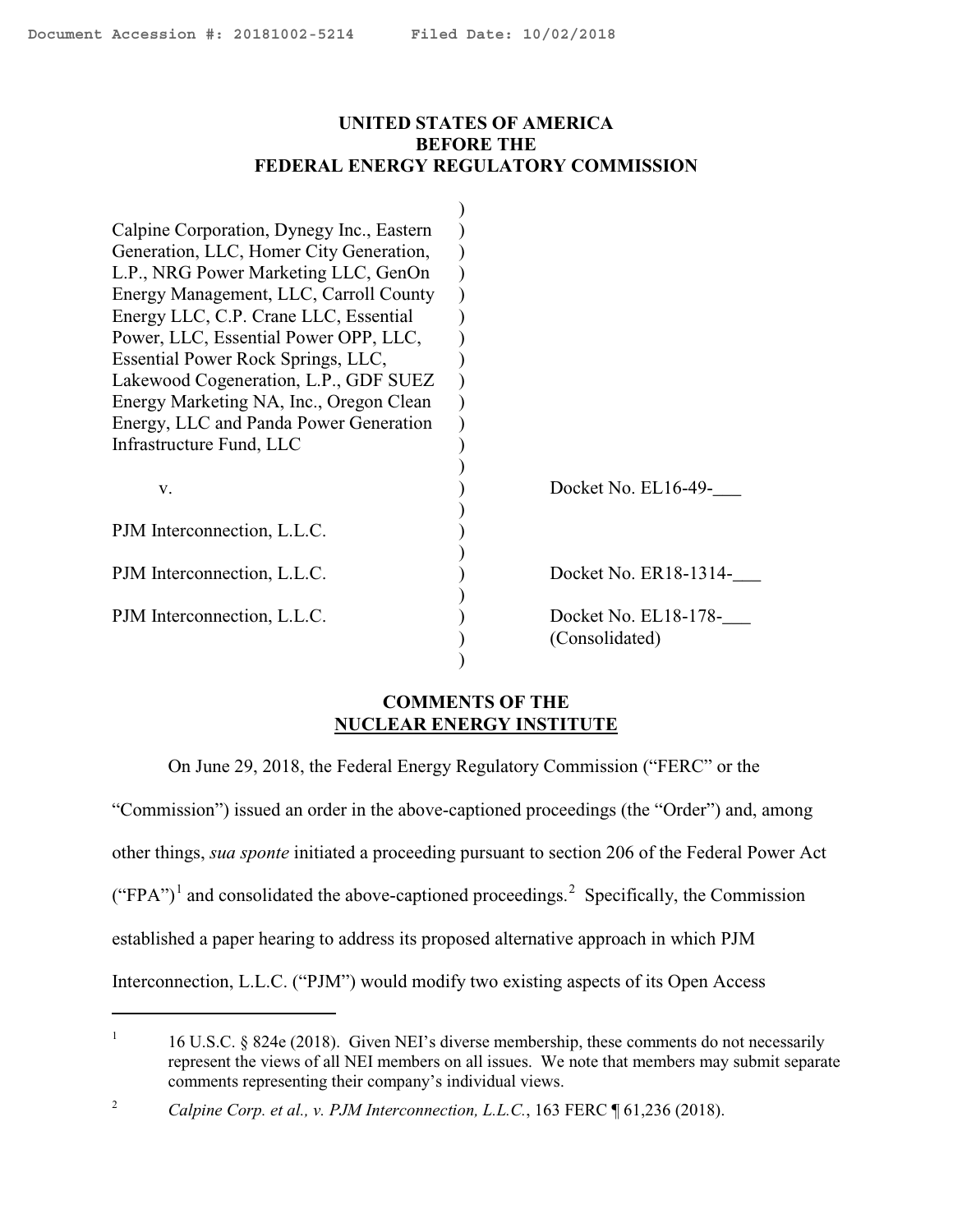Transmission Tariff ("PJM Tariff"): (1) PJM's Minimum Offer Price Rule ("MOPR") would be expanded (referred to as an "Expanded MOPR") to "apply to new and existing resources that receive out-of-market payments, regardless of resource type, but would include few to no exemptions"; and (2) a new Fixed Resource Requirement ("FRR") alternative (referred to as the "Resource-Specific FRR Alternative") would be created "to accommodate state policy decisions and allow resources that receive out-of-market support to . . . choose to be removed from the PJM capacity market, along with a commensurate amount of load, for some period of time" such that these resources can remain operational.<sup>[3](#page-1-0)</sup> In accordance with Rule 211 of the Commission's Rules of Practice and Procedure, the Nuclear Energy Institute ("NEI") submits these Comments on the Commission's proposed Expanded MOPR and Resource-Specific FRR Alternative.<sup>[4](#page-1-1)</sup>

Assuming that the Commission determines that PJM should adopt an Expanded MOPR, the MOPR and the Resource-Specific FRR Alternative must be carefully designed so that together they appropriately balance the integrity of the PJM markets with the accommodation of legitimate state policies and preferences regarding capacity resources. These state policies and preferences address externalities, such as negative environmental impacts, and complement the wholesale power markets by attempting to account for the true economic costs and benefits associated with capacity resources that are not otherwise economically recognized within the wholesale power markets. Beyond developing an immediate replacement PJM Tariff, the Commission should encourage and foster the creation of market design structures in PJM to achieve these state policies and preferences in a manner that is economically efficient. Directly pricing the positive economic attributes of clean energy and fuel security in the PJM markets for

<span id="page-1-0"></span><sup>3</sup> Order at P 8.

<span id="page-1-1"></span><sup>4</sup> 18 C.F.R. § 385.211 (2018). NEI has separately intervened in EL16-49-000, ER18-1314-000, ER18-1314-001, and EL18-178-000.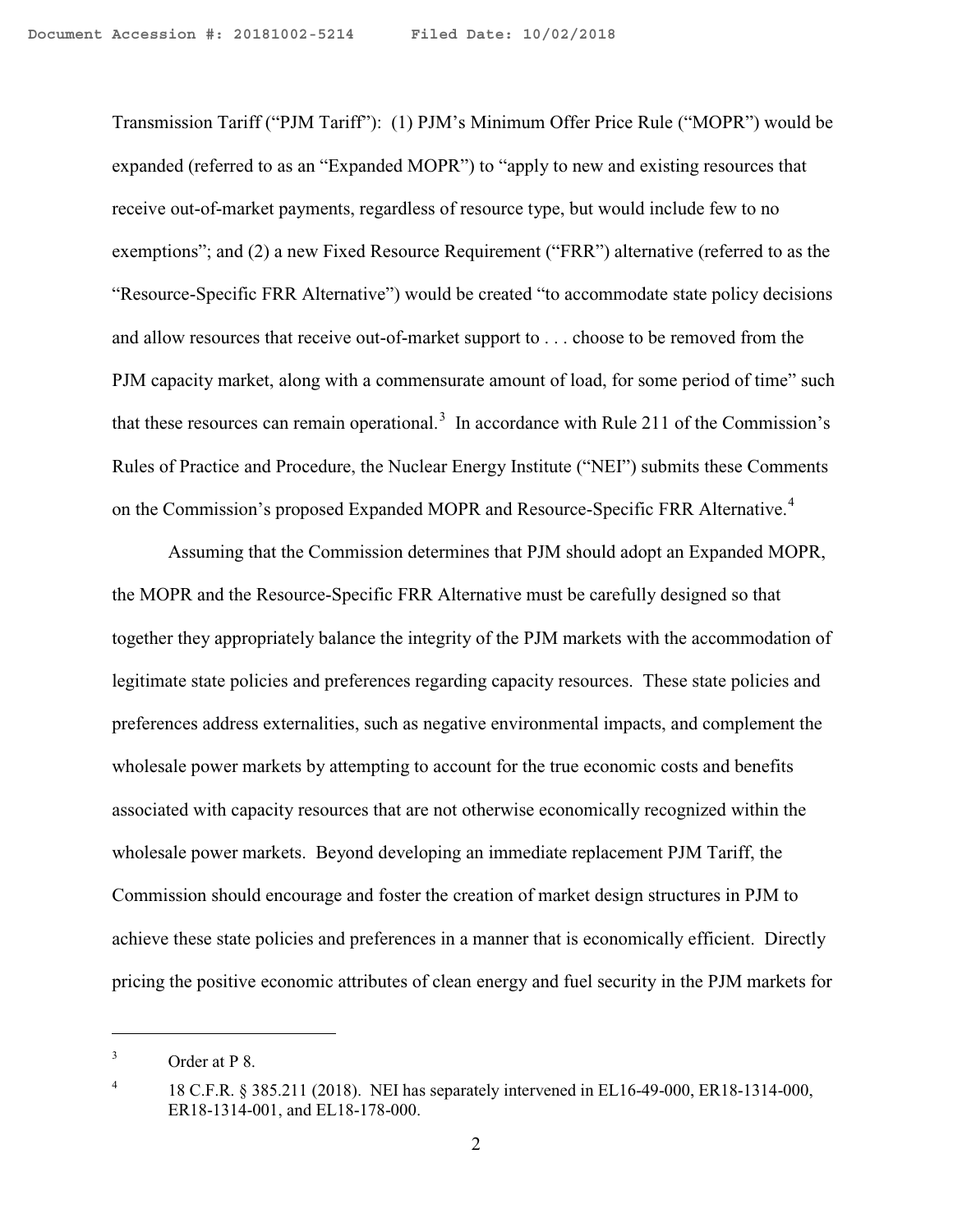electric energy, capacity, and ancillary services would be the clearest and best way to accomplish this goal because it would ensure that the PJM markets are truly economically efficient and workably competitive,<sup>[5](#page-2-0)</sup> while ultimately minimizing the need for an Expanded MOPR and the accompanying Resource-Specific FRR Alternative.

While these longer term market reforms are developed, however, if the Commission were to require PJM to impose a MOPR with "few to no exemptions" as it has suggested, $6$  it must ensure that the states retain a workable alternative to acquiring the resources they desire without having to pay for excess capacity. Given the broad application of an Expanded MOPR to *all*  capacity resources receiving out-of-market support, the Commission should require that the Resource-Specific FRR Alternative be broadly available to any capacity resource that receives out-of-market support and that chooses not to participate in the PJM capacity market in any given year.<sup>[7](#page-2-2)</sup> Also, given the broad application of such an Expanded MOPR, the mitigation

<span id="page-2-0"></span><sup>5</sup> The need to address negative environmental externalities associated with the generation of electric energy in the wholesale power markets was addressed in filings made by NEI and some of its members in Docket No. ER18-1314. *See, e.g.,* Motion to Intervene and Comments of the Nuclear Energy Institute, Docket No. ER18-1314 (May 7, 2018); Protest of Exelon Corporation, Docket No. ER18-1314 (May 7, 2018) ("Exelon Protest"); Protest and Motion to Reject of the PSEG Companies, Docket No. ER18-1314 (May 7, 2018); Motion for Leave to Answer and Answer of Exelon Corp. and the PSEG Companies, Docket ER18-1314 (May 22, 2018). The Exelon Protest included two attached reports from economic experts that addressed this issue in depth. *See* Institute for Policy Integrity, *Capacity Markets and Externalities: Avoiding Unnecessary and Problematic Reforms* (April 2018); Declaration of Robert D. Willig (May 7, 2018). Well-defined, quantifiable environmental objectives can easily be translated into products and services that can be bought and sold competitively through resource-neutral wholesale power markets and thereby help states and electricity consumers to pursue their environmental objectives more cost effectively. *See* The Brattle Group, *Harmonizing Environmental Policies with Competitive Markets: Using Wholesale Power Markets to Meet State and Customer Demand for a Cleaner Electricity Grid More Cost Effectively* (July 2018), *available at* http://files.brattle.com/files/14206\_harmonizing\_environmental\_policies\_with\_competitive\_mark ets\_final.pdf.

<span id="page-2-1"></span><sup>6</sup> Order at P 8.

<span id="page-2-2"></span><sup>7</sup> As the Commission noted in the Order, the current FRR mechanism will remain in place and the Resource-Specific FRR Alternative would be a "new resource-specific option with distinct characteristics" from the existing FRR option. Order at n.10.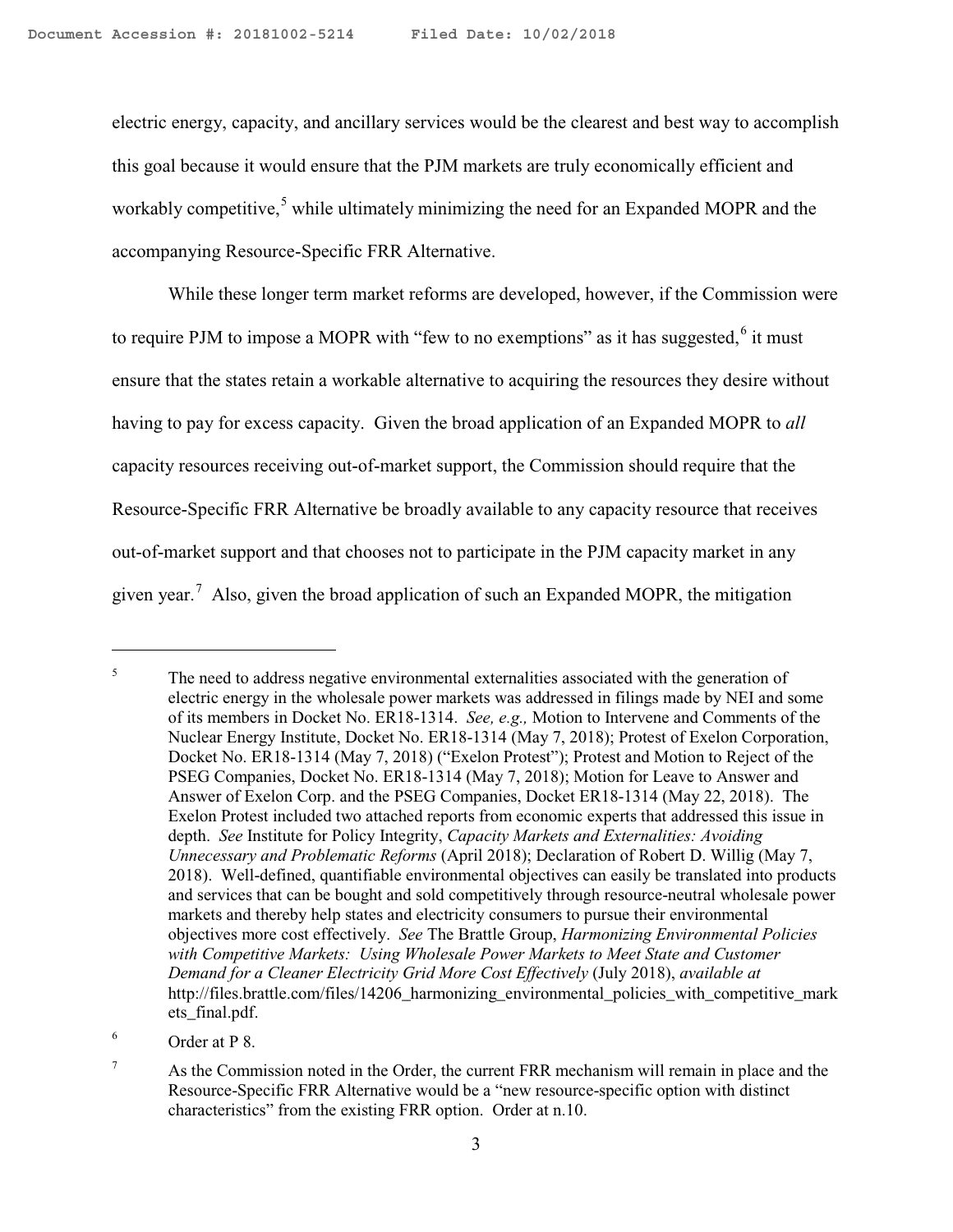mechanism must be objective, transparent, and economically rational. And given that such capacity resources would be subject to mitigation under an Expanded MOPR if they choose to return to participating in the PJM capacity market, there should be no stay-out period. $8$ 

#### **I. COMMENTS**

 $\overline{a}$ 

### **A. The Commission Should Encourage PJM To Develop Market Rules That Achieve State Clean Energy And Fuel Security Goals And Policies.**

The Commission should encourage PJM to design its wholesale electric markets in a manner that recognizes and integrates state policies and preferences that value the economic attributes of clean energy and fuel security. If the PJM markets properly accounted for the economic attributes of clean energy and fuel security more directly, then these markets would be more economically efficient and more competitive while at the same time making the bulk power system in PJM more reliable, resilient, and clean. Such market-based solutions in the PJM markets could be more effective and less costly than out-of-market support mechanisms. While efforts to consider market-based solutions for clean energy and fuel security within the PJM stakeholder process have largely stalled, the Commission should actively encourage PJM to pursue and implement such solutions. Directly pricing the economic attributes of clean energy and fuel security within the PJM markets would ultimately minimize the need for and role of an Expanded MOPR and Resource-Specific FRR Alternative in the PJM capacity market.

## **B. An Expanded MOPR Should Apply To All Capacity Resources Receiving Out-Of-Market Support, But Mitigation Must Be Objective, Transparent, And Economically Rational.**

An Expanded MOPR should extend to all capacity resources that actually receive out-ofmarket support, regardless of fuel-source. The purpose of the Expanded MOPR is to prevent

<span id="page-3-0"></span><sup>8</sup> As we discuss below, if the Commission were to decide that some sort of stay-out period is absolutely necessary, that period should be short (and certainly no longer than the stay-out period under the current FRR).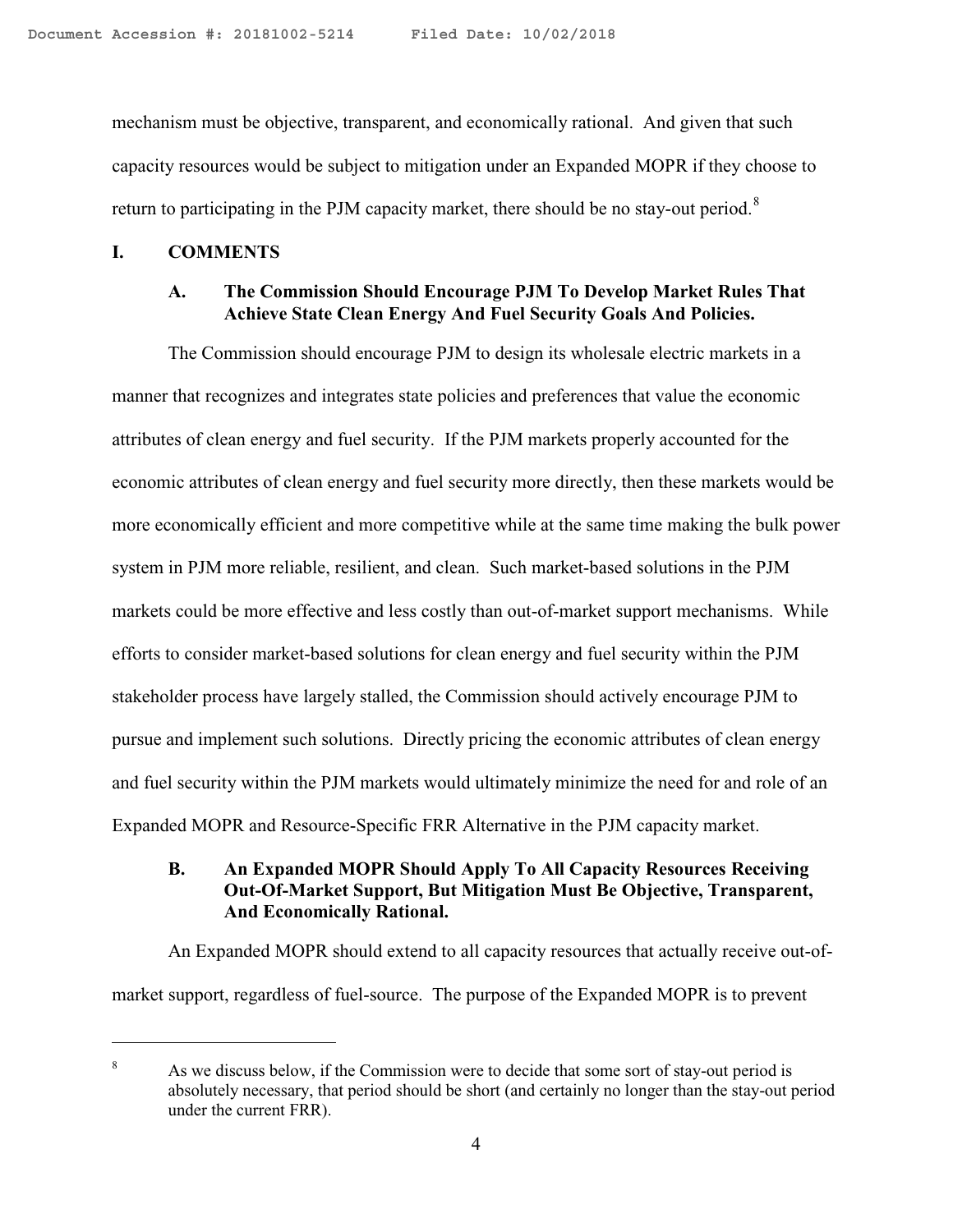capacity resources that receive actual out-of-market support from bidding into the market at prices reflecting their out-of-market support by setting an offer price floor.<sup>[9](#page-4-0)</sup> Out-of-market support can, at least in theory, afford recipient capacity resources the ability to submit lower offer prices in the capacity market regardless of the nature or purpose of the out-of-market support they receive and even if such support is not tied directly to the capacity market. As all such capacity resources receiving actual out-of-market support at least in theory have this ability, an Expanded MOPR should extend to any and all capacity resources that receive actual out-ofmarket support, without exception. Given the broad application of such an Expanded MOPR, the Commission should be careful to ensure that mitigation under an Expanded MOPR is economically rational, and is set at levels that are objective and transparent. The Commission should not allow for an Expanded MOPR that determines mitigated offer prices through black box methods or any type of one-off processes that are not transparent and objectively verifiable.

### **C. The Resource-Specific FRR Alternative Should Be Available Broadly To Capacity Resources That Receive Out-Of-Market Support And Choose Not To Participate In The PJM Capacity Market.**

If all capacity resources that receive out-of-market support are subject to an Expanded MOPR, the Resource-Specific FRR Alternative should be available to any such capacity resource that desires to not participate in the PJM capacity market through establishing a legal relationship with load (subject to locational requirements as discussed below). NEI is a signatory to and endorses the "Shared Principles for a Resource-Specific Fixed Resource Requirement" developed and filed in the above-captioned proceedings by a broad coalition of consumer advocates, environmental organizations, generation companies and representatives,

<span id="page-4-0"></span>*PJM Interconnection, L.L.C.*, 153 FERC ¶ 61,066, at P 3 (2015).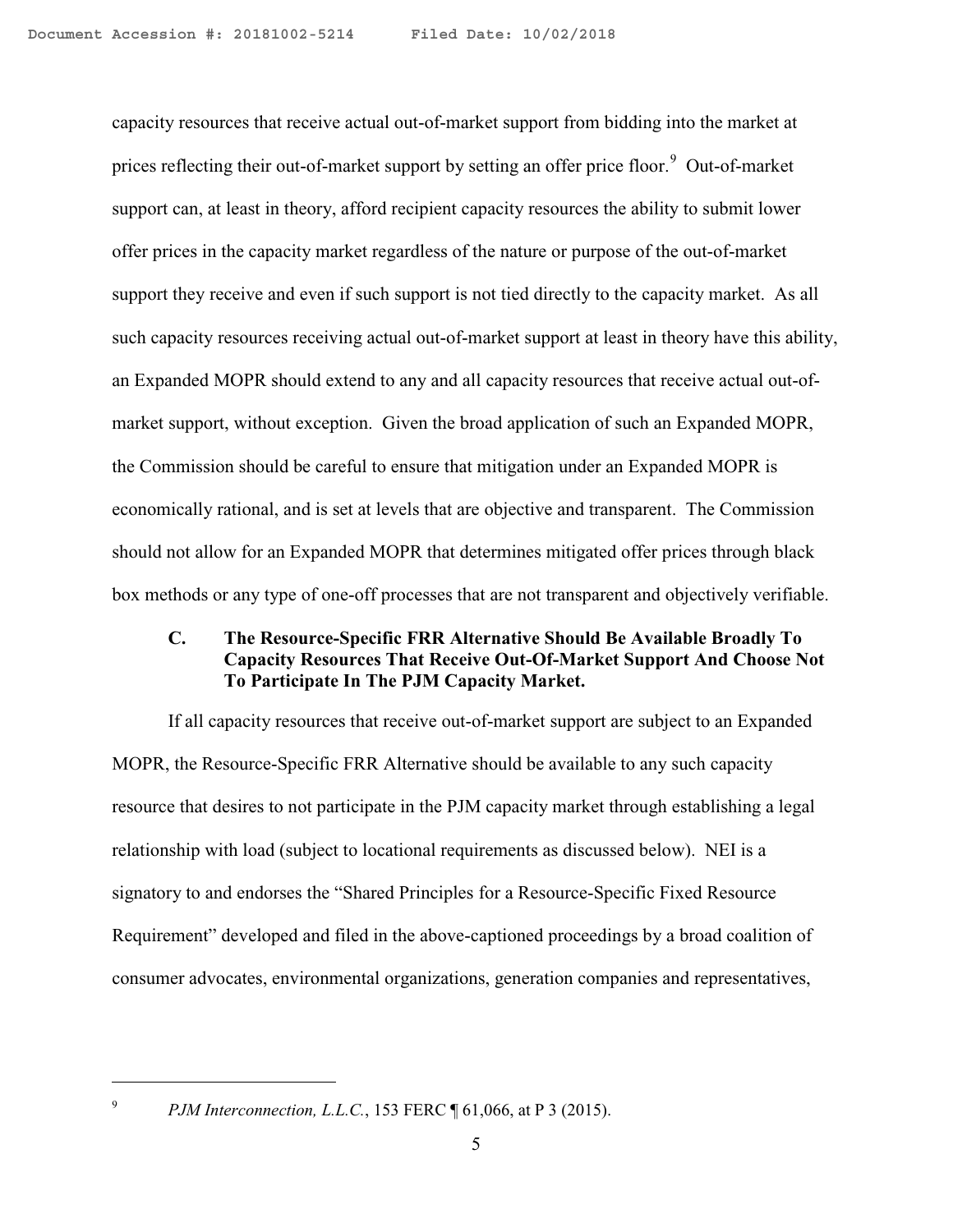and load-serving entities (the "Shared Principles").<sup>[10](#page-5-0)</sup> Several broad principles that should apply to the Resource-Specific FRR Alternative are discussed below, many of which are the subject of the Shared Principles.

## **1.** *Legal Relationships Between Capacity Resources Receiving Out-Of-Market Support And Load-Serving Entities Can Be Established Pursuant To State Programs.*

Vertically-integrated utilities that have rate-based electric generation resources and that are subject to state regulation could establish this legal relationship directly between such generation and load-serving utilities. Capacity resources that are located in states with retail choice should be permitted to establish a legal relationship with a load-serving entity pursuant to specific programs established by each state within PJM. While states should be free to design their own parameters for establishing the relationship between the capacity resource receiving out-of-market support and load being served, the state-authorized transaction must cover the capacity obligation of a load-serving entity (or entities). Regardless, any PJM rules that permit capacity resources to not participate in the PJM capacity market by way of the Resource-Specific FRR Alternative established pursuant to out-of-market support programs should provide for flexibility in the nature of the relationship between the capacity resource and the corresponding load to account for differences across such programs. Such flexibility would allow, for example, an arrangement between one or more load-serving entities, or an intermediary, and a resource receiving out-of-market support.

<span id="page-5-0"></span><sup>&</sup>lt;sup>10</sup> *See Joint Brief of Consumer Advocates, NGOs, and Industry Stakeholders (Oct. 1, 2018), Exh. A,* Shared Principles for a Resource‐Specific Fixed Resource Requirement.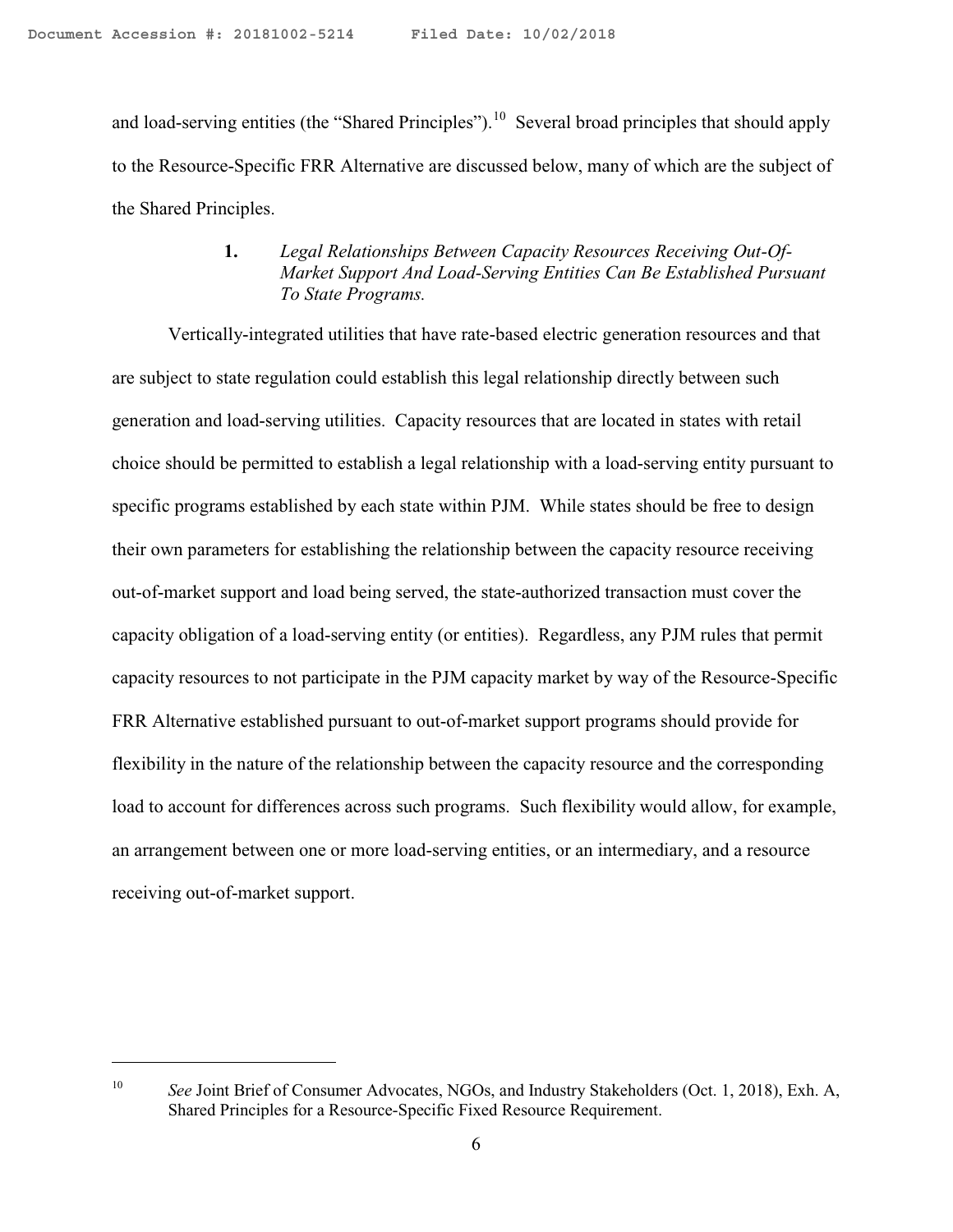**2.** *The Commission Must Allow For A Transition Period For The Resource-Specific FRR Alternative To Be A Viable Option.* 

As discussed in the Shared Principles, developing programs to facilitate legal relationships between capacity resources receiving out-of-market support and load-serving entities will take time, including the likely development and enactment of new legislation or regulation in different states. Such legislation and regulation is unlikely, if not impossible, to be completed by the commencement of the 2019 Base Residual Auction for the 2022/2023 Delivery Year. Therefore, in order to effectively establish a Resource-Specific FRR Alternative that accommodates already existing state policies and preferences that provide out-of-market support mechanisms, the Commission must allow for an orderly transition period. Under the current FRR, load-serving entities selecting the FRR must have their FRR Capacity Plan finalized before the commencement of the relevant Base Residual Auction. For the new Resource-Specific FRR Alternative to be a viable option given the broad application of an Expanded MOPR, the Commission should provide for a transition period in which capacity resources receiving out-ofmarket support are able to select the Resource-Specific FRR Alternative and establish the legal relationship with load-serving entities. This will ensure that the Commission is accommodating legitimate out-of-market support programs, such as those that reflect state policies and preferences, and will not require loads that are directly or indirectly providing out-of-market support payments to preferred capacity resources to pay twice for capacity.<sup>[11](#page-6-0)</sup>

<span id="page-6-0"></span><sup>&</sup>lt;sup>11</sup> *See id.*, Exh. A at 1 ("Without a workable [Resource-Specific FRR Alternative] that provides an alternative way to compensate these resources for their capacity, customers will be forced to buy excess capacity through the PJM capacity market to 'replace' the renewable and nuclear energy supported by the states but ignored by the capacity market. A workable [Resource-Specific FRR Alternative] would prevent these increased costs.").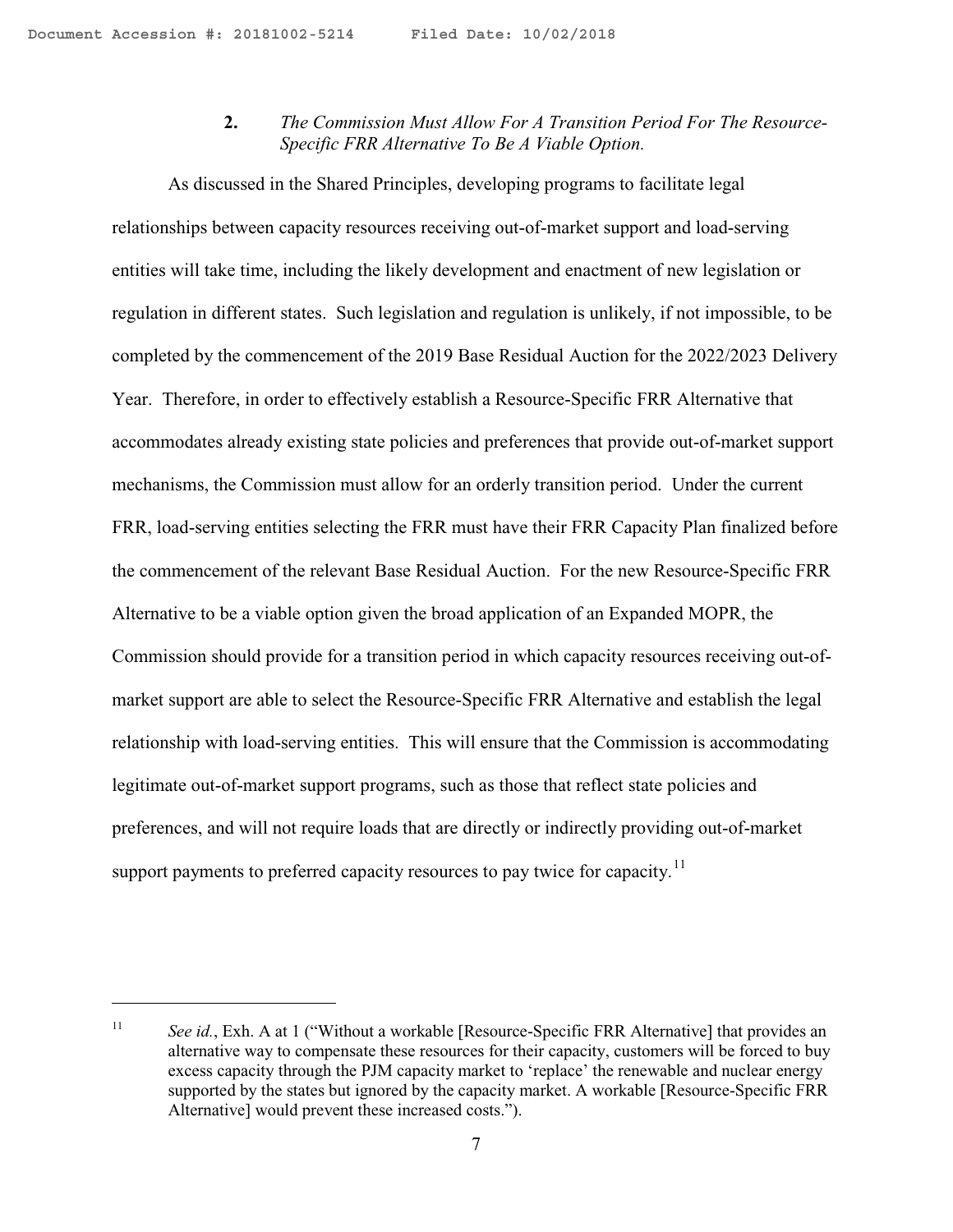**3.** *Capacity Resources Subject To The Resource-Specific FRR Alternative Must Comply With Certain PJM Locational And Reserve Requirements And With Capacity Performance Requirements.*

As discussed in the Shared Principles, in order to ensure that locational resource adequacy requirements are satisfied while certain capacity resources that receive out-of-market support and load opt for the Resource-Specific FRR Alternative, any capacity resource subject to the Resource-Specific FRR Alternative must ensure that the resource is deliverable to the corresponding load, as understood under PJM's current capacity market rules. In addition, to ensure that required reserves for load in each region are satisfied, the capacity resource electing the Resource-Specific FRR Alternative should be required to include the necessary reserve percentage under its state-sponsored capacity supply obligation. For example, if there is a 15% reserve requirement, a capacity resource opting for the Resource-Specific FRR Alternative with respect to 115 MW of capacity could enter into a legal relationship with a load-serving entity under which the capacity resource would be obligated to supply 100 MW of capacity and 15 MW of reserves. Thus, PJM can ensure that each capacity resource electing the Resource-Specific FRR Alternative is also meeting the necessary reserve requirement.

Also, capacity resources electing the Resource-Specific FRR Alternative should be subject to PJM's Capacity Performance obligations and associated penalties. The Capacity Performance construct can and should be applied to these capacity resources such that they are subject to Non-Performance Charges for failure to perform as specified in the PJM Tariff, Attachment DD § 10A. However, given that capacity resources electing the Resource-Specific FRR Alternative should not be required to stay out of the PJM capacity market for any period of time, they should not be permitted to elect to be subject to physical non-performance assessments (*i.e.*, procuring additional capacity in the future) that are available to entities under the current FRR mechanism.

8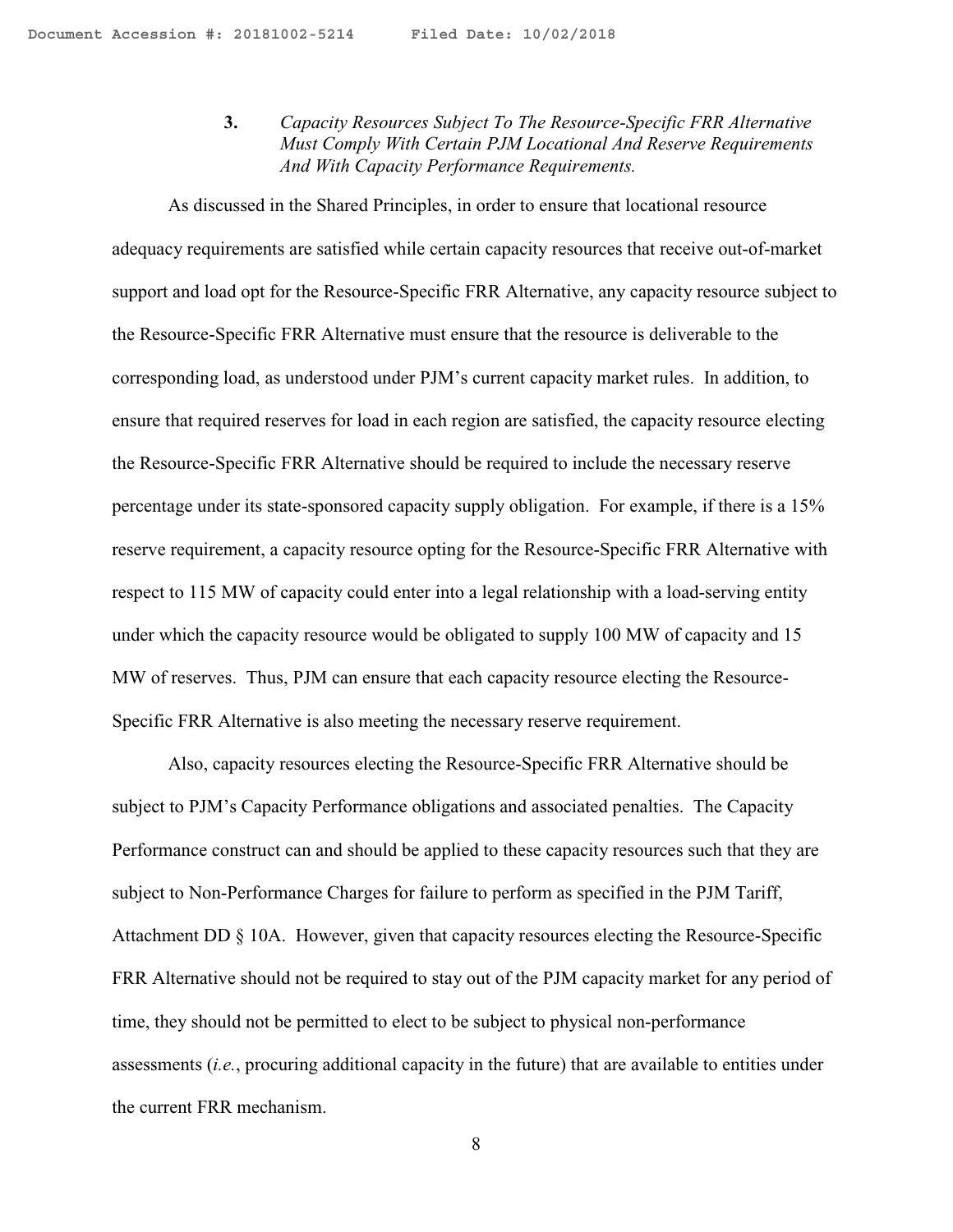## **4.** *Partial Capacity Resources Should Be Permitted To Elect The Resource-Specific FRR Alternative.*

For capacity resources receiving out-of-market support, there is no economically rational reason to require the entire capacity resource to select the Resource-Specific FRR Alternative. For example, there may be capacity resources with multiple owners where some, but not all, of the owners receive out-of-market support with respect to that capacity resource. Moreover, there may be legitimate business reasons that only a portion of a capacity resource may want to select the Resource-Specific FRR Alternative, while the remainder may choose to participate in the PJM capacity market. For example, even for a capacity resource with multiple owners where all of the owners receive out-of-market support with respect to that capacity resource, each owner may have different business models or risk profiles and therefore may prefer different mechanisms for selling their capacity. There should be no requirement for such capacity resources to sell all of their capacity through the Resource-Specific FRR Alternative. If any portion of such a capacity resource chooses to participate in the PJM capacity market, it will be subject to mitigation through an Expanded MOPR and therefore the capacity market will be adequately protected.

## **5.** *There Should Be No Stay-Out Period For Capacity Resources Selecting The Resource-Specific FRR Alternative.*

NEI understands that some parties may propose that any capacity resource that elects the Resource-Specific FRR Alternative should be forbidden from participating in the PJM capacity market for the remaining life of the capacity resource. Others may propose other stay-out hurdles (*e.g.*, imposing a MOPR on returning resources targeted at the capital investment made during the time the resources participated in the Resource-Specific FRR Alternative). Such proposals to undermine a reasonably accessible Resource-Specific FRR Alternative would be overly punitive and should be rejected. A capacity resource may receive out-of-market support

9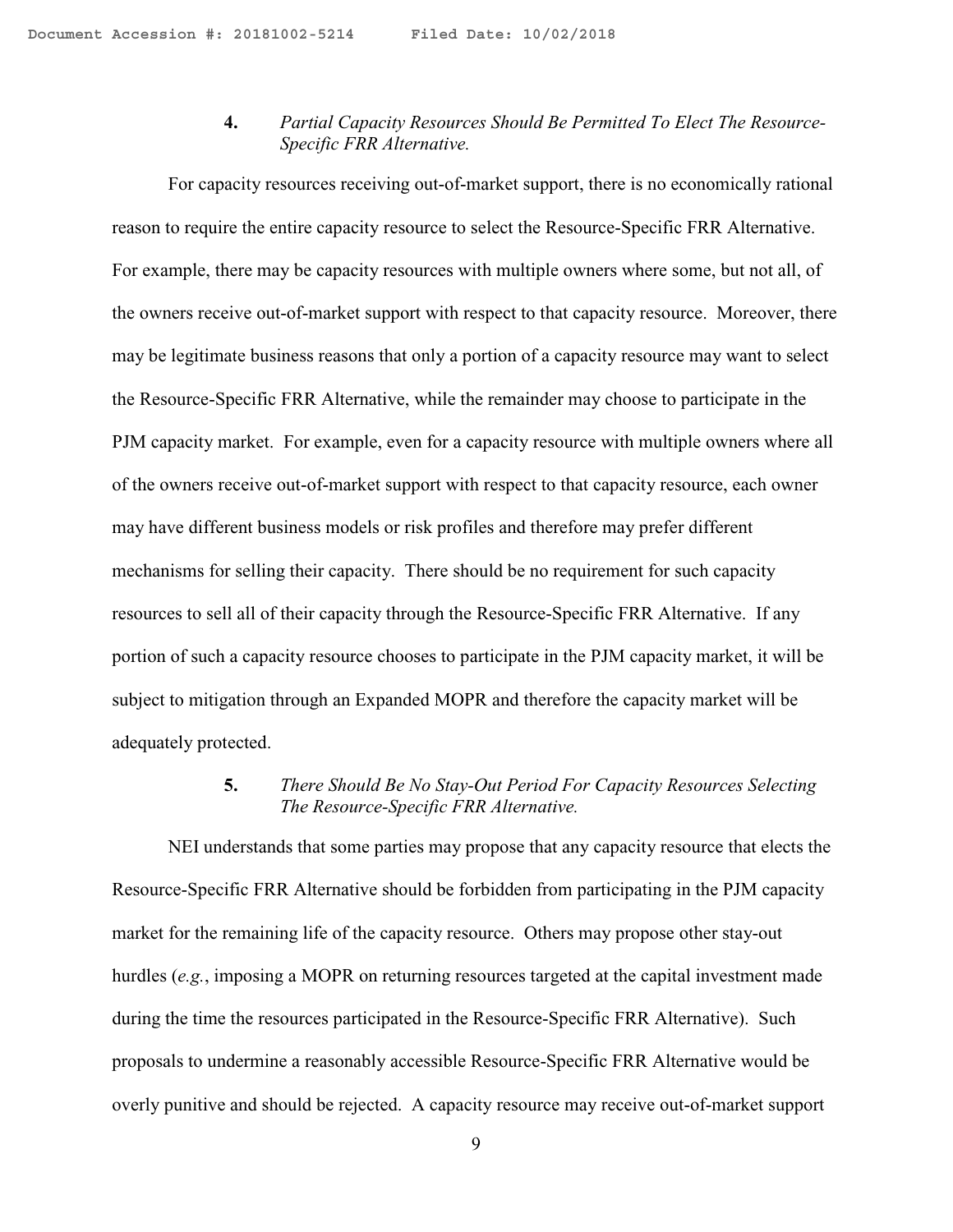for only a short period. Restricting such a capacity resource from ever participating in the PJM capacity market again—effectively eliminating its ability to sell capacity in the future—is not reasonable and may result in significant excess capacity in the PJM region.

The current FRR mechanism in PJM requires that entities choosing the FRR make the election for a minimum of five consecutive Delivery Years. This five-year requirement exists to prevent entities from toggling back and forth between the FRR option and the PJM capacity market to take advantage of market conditions.<sup>[12](#page-9-0)</sup> But no such toggling concerns exist with respect to capacity resources receiving out-of-market support that are subject to an Expanded MOPR. If such a resource elects the Resource-Specific FRR Alternative in one year, but chooses to participate in the capacity market in a subsequent year, it will be subject to mitigation pursuant to an Expanded MOPR, protecting the integrity of the market. Thus, as recognized in the Shared Principles, there does not appear to be any economic rationale for requiring capacity resources receiving out of market support to stay out of the PJM capacity market for *any*  minimum period of time.

If, however, capacity resources electing the Resource-Specific FRR Alternative are required to remain out of the capacity market for a certain period, that period should be no longer than the duration of its out-of-market support. Requiring capacity resources selecting the Resource-Specific FRR Alternative to stay out of the PJM capacity market longer would

<span id="page-9-0"></span><sup>&</sup>lt;sup>12</sup> *PJM Interconnection, L.L.C., 126 FERC* ¶ 61,275, at P 90 (2009) (PJM entities that choose to procure capacity through the FRR should not be allowed to release capacity when load forecasts decrease at the time of the incremental auction).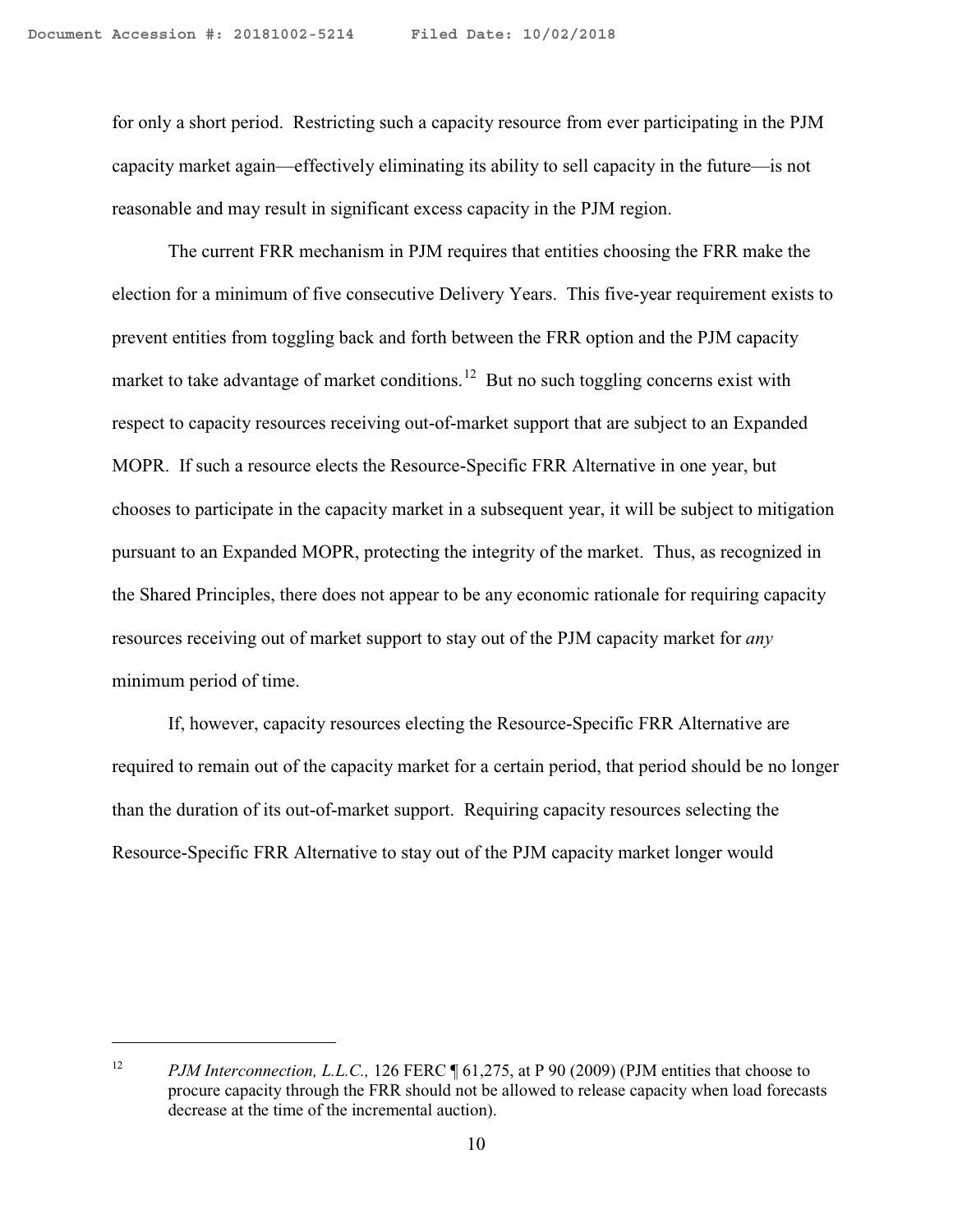inappropriately discourage legitimate out-of-market support programs, such as those that reflect

states' legitimate policy interests and preferences, and could result in stranded capacity.<sup>13</sup>

## **II. CONCLUSION**

For the foregoing reasons, NEI respectfully requests that the Commission consider these

comments in its evaluation of how to accommodate state policies and preferences regarding

capacity resources through an Expanded MOPR and Resource-Specific FRR Alternative.

Respectfully submitted,

*/s/Ellen C. Ginsberg*

Ellen C. Ginsberg Vice President, General Counsel and Secretary Jonathan M. Rund Associate General Counsel Nuclear Energy Institute 1201 F Street, N.W., Suite 1100 Washington, D.C. 20004 (202) 739-8140 ecg@nei.org jmr@nei.org

Dated: October 2, 2018

<span id="page-10-0"></span><sup>&</sup>lt;sup>13</sup> If the Commission feels inclined to require resources electing the Resource-Specific FRR Alternative to stay out of the capacity market for a specific time period, that period should be no longer than the five years as provided for under the current FRR.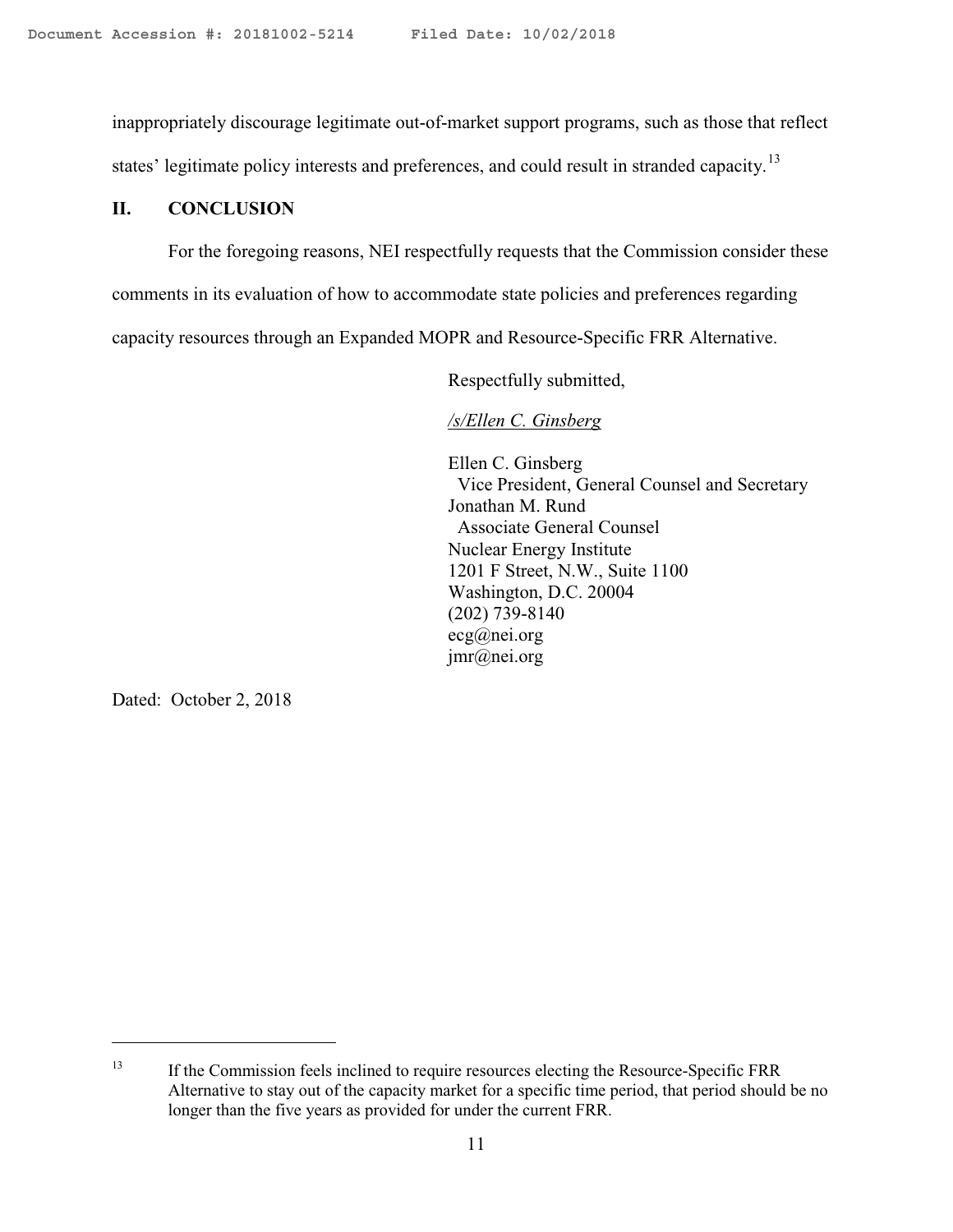# **Certificate of Service**

I certify that on this 2nd day of October, 2018, I have caused a copy of the foregoing document to be served electronically on each person listed on the Secretary's official service list for the above-referenced proceeding.

> /s/ *Jonathan M. Rund*  Jonathan M. Rund

Nuclear Energy Institute 1201 F Street, N.W., Suite 1100 Washington, D.C. 20004